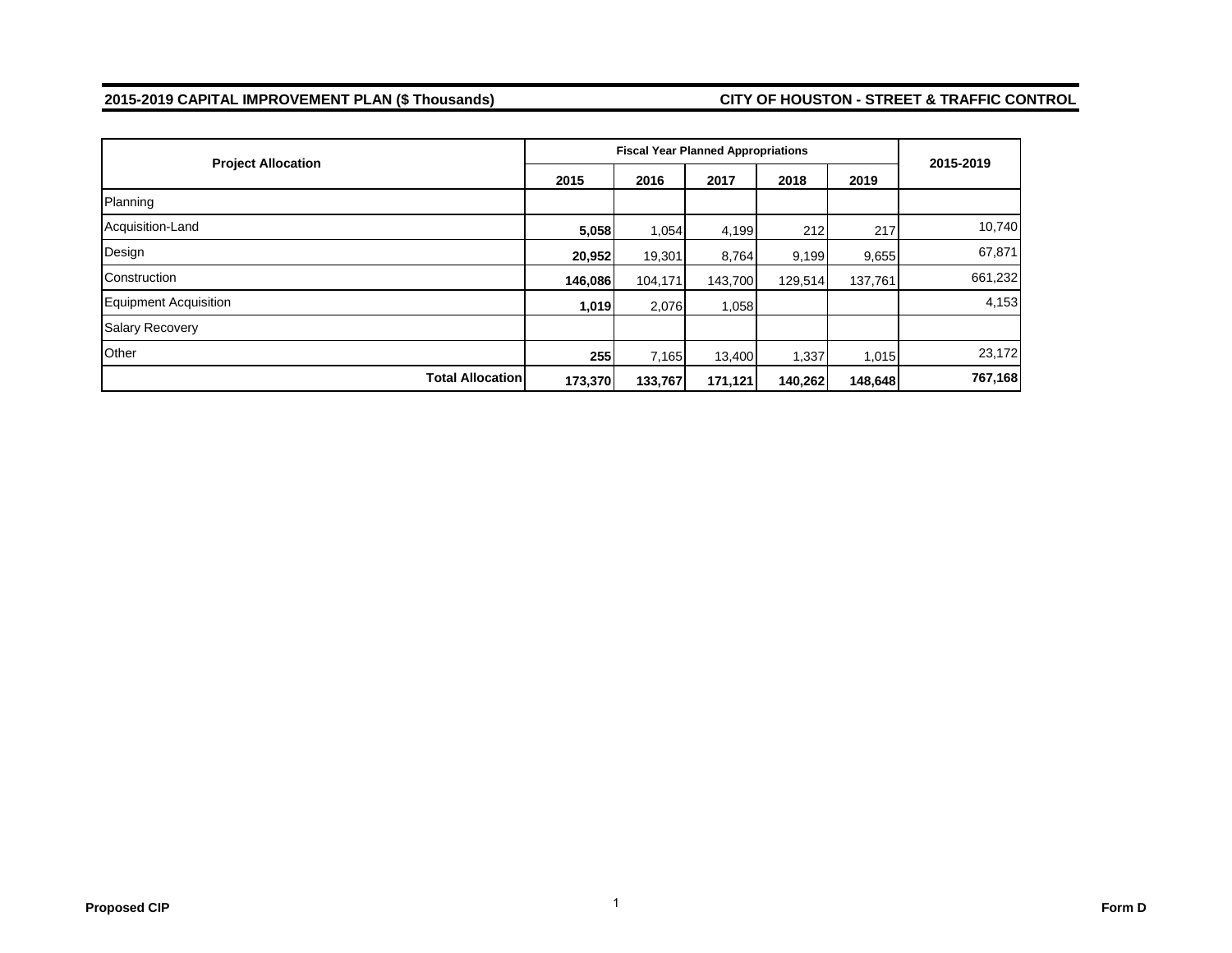#### **2015-2019 CAPITAL IMPROVEMENT PLAN (\$ Thousands) CITY OF HOUSTON - STREET & TRAFFIC CONTROL**

| <b>Source of Funds</b>                                      |          |         |           |         |           | 2015-2019 |
|-------------------------------------------------------------|----------|---------|-----------|---------|-----------|-----------|
|                                                             | 2015     | 2016    | 2017      | 2018    | 2019      |           |
| 2425 - Woodlands Regional Participation                     | 2,057    |         |           |         |           | 2,057     |
| 4039 - Misc Cap. Projects/Acquisitions CP Ser E             | 10,019   |         |           |         |           | 10,019    |
| 4040A - Metro Construction - Other                          | 4,748    | 5,135   | 5,234     | 6,135   | 6,000     | 27,252    |
| 4040 - METRO Projects Construction - DDSRF                  | 57,109   | 58,323  | 59,919    | 63,601  | 62,741    | 301,693   |
| 4042 - Street & Trfc Control & Strm Drain DDSRF             | 56,234   | 41,771  | 55,939    | 49,489  | 52,004    | 255,437   |
| 4506 - Street&Bridge Consolidated Construction              |          |         |           |         |           |           |
| 5030 - Federal State Local - Pass Through Fund              | 1,725    |         |           |         |           | 1,725     |
| 8500 - PWE-W&S Syst Consolidated Constr Fd                  | 5,426    | 405     | 11,176    |         | 19,550    | 36,557    |
| Army Corp of Eng.                                           |          |         |           | 1,070   | 784       | 1,854     |
| <b>Ft Bend Participate</b>                                  | 5,208    |         |           |         | 692       | 5,900     |
| Harris Ct FCD                                               |          | 3,855   | 2,000     |         |           | 5,855     |
| <b>Parks Board</b>                                          |          |         |           | 267     | 231       | 498       |
| Proposed TXDOT                                              |          |         | 26,853    | 19,700  | 6,646     | 53,199    |
| <b>TXDOT-5030</b>                                           |          | 13,778  |           |         |           | 13,778    |
| TXDOT-5430                                                  | 30,844   | 4,000   |           |         |           | 34,844    |
| <b>TXDOT-9999</b>                                           |          | 6,500   | 10,000    |         |           | 16,500    |
| <b>Total Funds</b>                                          | 173,370  | 133,767 | 171,121   | 140,262 | 148.648   | 767,168   |
|                                                             |          |         |           |         |           |           |
| <b>Fund 8500 Contribution to Rebuild Houston Adjustment</b> | (5, 426) | (405)   | (11, 176) |         | (19, 550) | (36, 557) |
| <b>Total Funds</b>                                          | 167,944  | 133,362 | 159,945   | 140,262 | 129,098   | 730,611   |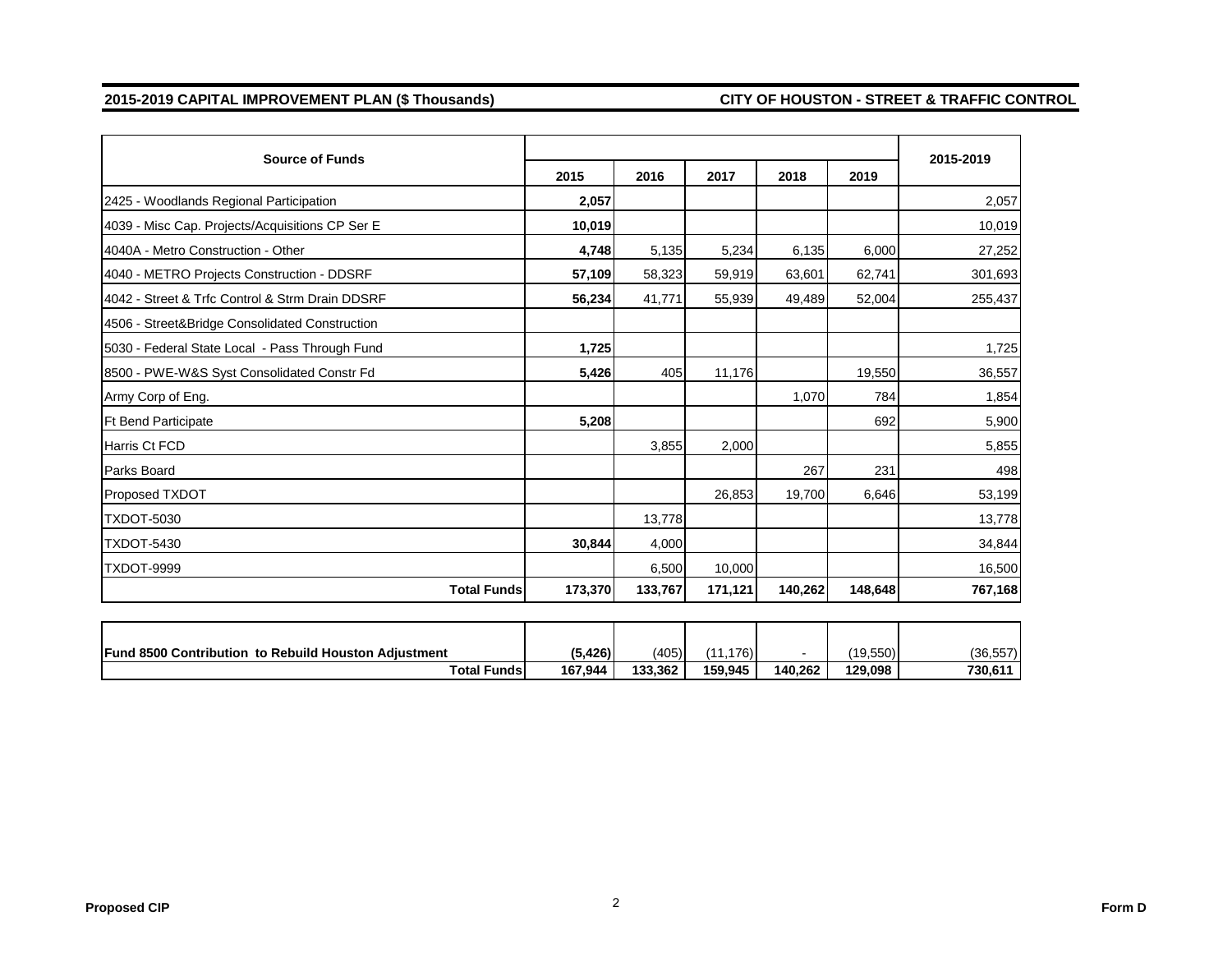| CIP No.         |                                                 |          | <b>Fiscal Year Planned Appropriations</b> |        |           |       |           |
|-----------------|-------------------------------------------------|----------|-------------------------------------------|--------|-----------|-------|-----------|
|                 | Project                                         | 2015     | 2016                                      | 2017   | 2018      | 2019  | 2015-2019 |
| <b>N-0000NA</b> | <b>Contingencies for Street &amp; Traffic</b>   |          |                                           |        |           |       |           |
|                 | 4040 - METRO Projects Construction - DDSRF      | $-1,498$ | $-1,972$                                  | 12,210 | $-16,491$ | 3,097 | $-4,654$  |
|                 | <b>Project Total</b>                            | $-1,498$ | $-1,972$                                  | 12,210 | $-16,491$ | 3,097 | $-4,654$  |
| N-000385        | <b>NSR Project 453</b>                          |          |                                           |        |           |       |           |
|                 | 4042 - Street & Trfc Control & Strm Drain DDSRF | 10,469   |                                           |        |           |       | 10,469    |
|                 | <b>Project Total</b>                            | 10,469   |                                           |        |           |       | 10,469    |
| N-000386        | <b>NSR Project 454</b>                          |          |                                           |        |           |       |           |
|                 | 4042 - Street & Trfc Control & Strm Drain DDSRF | 1,427    |                                           | 12,400 | 13,367    |       | 27,194    |
|                 | <b>Project Total</b>                            | 1,427    |                                           | 12,400 | 13,367    |       | 27,194    |
| N-000388        | <b>NSR Project 456</b>                          |          |                                           |        |           |       |           |
|                 | 4042 - Street & Trfc Control & Strm Drain DDSRF | 9,267    |                                           |        |           |       | 9,267     |
|                 | 8500 - PWE-W&S Syst Consolidated Constr Fd      | 754      |                                           |        |           |       | 754       |
|                 | <b>Project Total</b>                            | 10,021   |                                           |        |           |       | 10,021    |
| N-000389        | <b>NSR Project 460</b>                          |          |                                           |        |           |       |           |
|                 | 4042 - Street & Trfc Control & Strm Drain DDSRF |          |                                           | 13,092 |           |       | 13,092    |
|                 | <b>Project Total</b>                            |          |                                           | 13,092 |           |       | 13,092    |
| N-000397        | <b>NSR Project 464</b>                          |          |                                           |        |           |       |           |
|                 | 4042 - Street & Trfc Control & Strm Drain DDSRF | 5,938    |                                           |        |           |       | 5,938     |
|                 | 8500 - PWE-W&S Syst Consolidated Constr Fd      | 91       |                                           |        |           |       | 91        |
|                 | <b>Project Total</b>                            | 6,029    |                                           |        |           |       | 6,029     |
| N-000401        | <b>NSR Project 468</b>                          |          |                                           |        |           |       |           |
|                 | 4042 - Street & Trfc Control & Strm Drain DDSRF |          | 4,284                                     |        |           |       | 4,284     |
|                 | <b>Project Total</b>                            |          | 4,284                                     |        |           |       | 4,284     |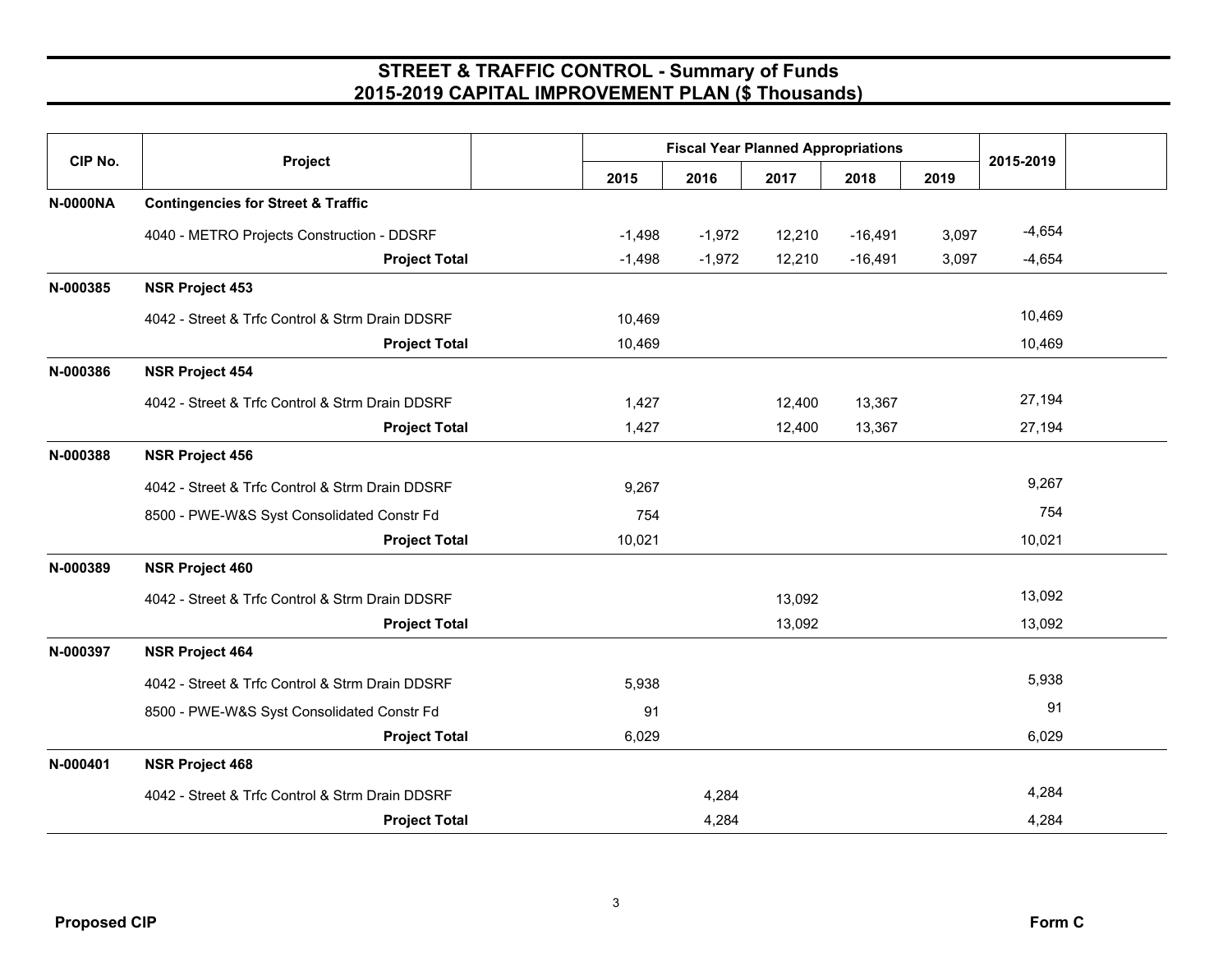| CIP No.  | Project                                         | 2015  | 2016   | 2017   | 2018  | 2019  | 2015-2019 |  |
|----------|-------------------------------------------------|-------|--------|--------|-------|-------|-----------|--|
| N-000420 | <b>Hike &amp; Bike Trail Program</b>            |       |        |        |       |       |           |  |
|          | 4040A - Metro Construction - Other              | 35    |        |        | 803   | 564   | 1,402     |  |
|          | 5030 - Federal State Local - Pass Through Fund  | 1,725 |        |        |       |       | 1,725     |  |
|          | Army Corp of Eng.                               |       |        |        | 1,070 | 784   | 1,854     |  |
|          | Parks Board                                     |       |        |        | 267   | 231   | 498       |  |
|          | <b>Project Total</b>                            | 1,760 |        |        | 2,140 | 1,579 | 5,479     |  |
| N-000475 | <b>Pinemont Paving and Drainage</b>             |       |        |        |       |       |           |  |
|          | 4040 - METRO Projects Construction - DDSRF      | 6,806 |        |        |       |       | 6,806     |  |
|          | 4042 - Street & Trfc Control & Strm Drain DDSRF | 1,503 |        |        |       |       | 1,503     |  |
|          | 8500 - PWE-W&S Syst Consolidated Constr Fd      | 622   |        |        |       |       | 622       |  |
|          | <b>Project Total</b>                            | 8,931 |        |        |       |       | 8,931     |  |
| N-000542 | <b>Fulton Paving &amp; Drainage</b>             |       |        |        |       |       |           |  |
|          | 4042 - Street & Trfc Control & Strm Drain DDSRF |       | 18,602 |        |       |       | 18,602    |  |
|          | <b>Project Total</b>                            |       | 18,602 |        |       |       | 18,602    |  |
| N-000589 | <b>Tanner Road Paving &amp; Drainage</b>        |       |        |        |       |       |           |  |
|          | 4040 - METRO Projects Construction - DDSRF      |       |        | 1,058  |       |       | 1,058     |  |
|          | 4042 - Street & Trfc Control & Strm Drain DDSRF |       |        | 2,116  |       |       | 2,116     |  |
|          | Proposed TXDOT                                  |       |        | 10,780 |       |       | 10,780    |  |
|          | <b>Project Total</b>                            |       |        | 13,954 |       |       | 13,954    |  |
| N-000590 | <b>Holmes Road Paving &amp; Drainage</b>        |       |        |        |       |       |           |  |
|          | 4040 - METRO Projects Construction - DDSRF      |       | 3,591  |        |       |       | 3,591     |  |
|          | 4042 - Street & Trfc Control & Strm Drain DDSRF |       | 2,319  |        |       |       | 2,319     |  |
|          | <b>Project Total</b>                            |       | 5,910  |        |       |       | 5,910     |  |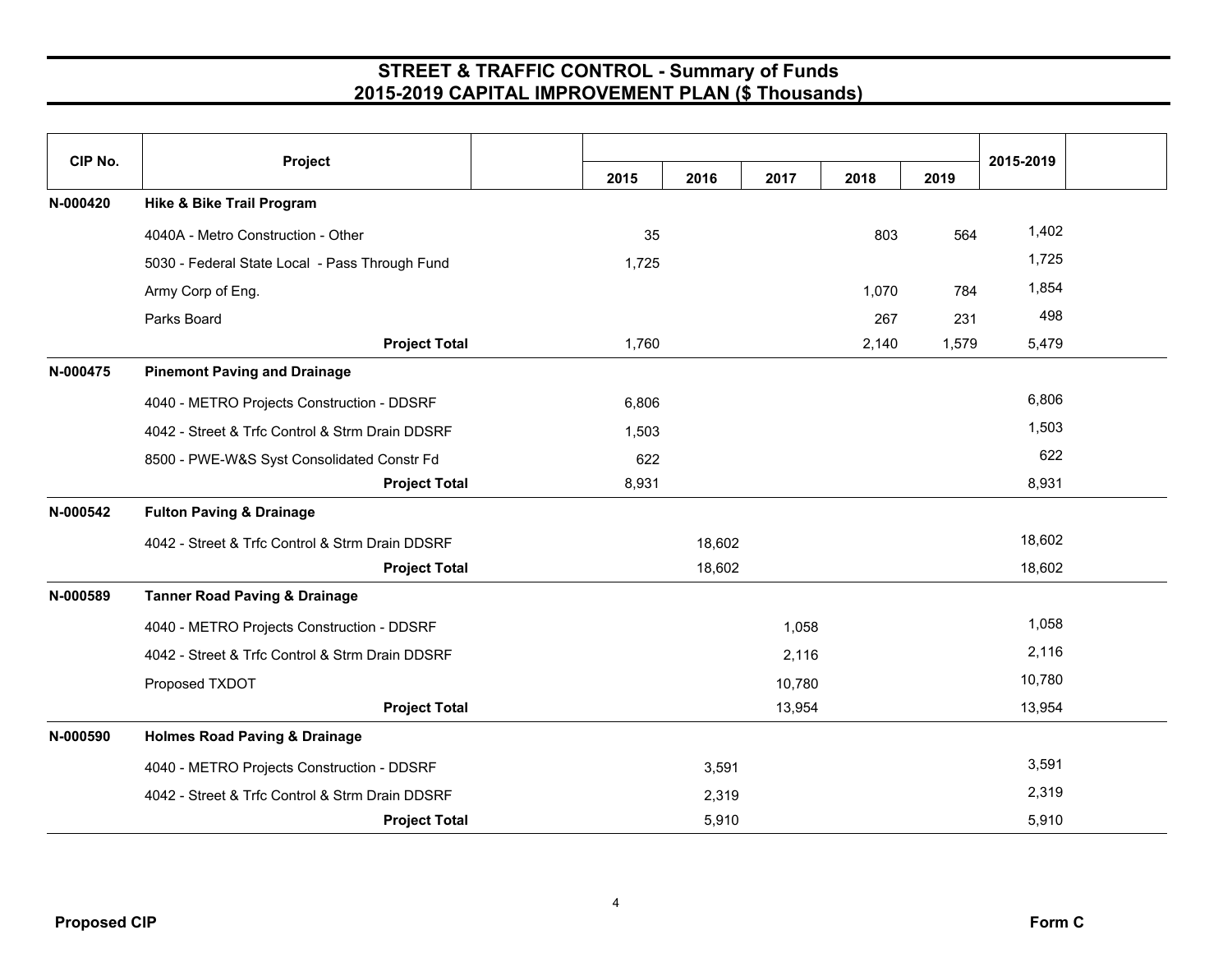| CIP No.  | Project                                         |        |        |        |      |      | 2015-2019 |  |
|----------|-------------------------------------------------|--------|--------|--------|------|------|-----------|--|
|          |                                                 | 2015   | 2016   | 2017   | 2018 | 2019 |           |  |
| N-000594 | <b>Kirby Paving &amp; Drainage</b>              |        |        |        |      |      |           |  |
|          | 4040 - METRO Projects Construction - DDSRF      |        |        | 106    |      |      | 106       |  |
|          | 4042 - Street & Trfc Control & Strm Drain DDSRF |        |        | 1,049  |      |      | 1,049     |  |
|          | Proposed TXDOT                                  |        |        | 7,926  |      |      | 7,926     |  |
|          | <b>Project Total</b>                            |        |        | 9,081  |      |      | 9,081     |  |
| N-000611 | N. McCarty                                      |        |        |        |      |      |           |  |
|          | TXDOT-9999                                      |        |        | 10,000 |      |      | 10,000    |  |
|          | <b>Project Total</b>                            |        |        | 10,000 |      |      | 10,000    |  |
| N-000626 | <b>Wallisville Paving &amp; Drainage</b>        |        |        |        |      |      |           |  |
|          | 4042 - Street & Trfc Control & Strm Drain DDSRF | 9,932  |        |        |      |      | 9,932     |  |
|          | <b>Project Total</b>                            | 9,932  |        |        |      |      | 9,932     |  |
| N-000664 | Greens Rd. Paving & Drainage JFK to 59          |        |        |        |      |      |           |  |
|          | 4042 - Street & Trfc Control & Strm Drain DDSRF | 1,529  | 357    |        |      |      | 1,886     |  |
|          | <b>TXDOT-5030</b>                               |        | 13,778 |        |      |      | 13,778    |  |
|          | <b>Project Total</b>                            | 1,529  | 14,135 |        |      |      | 15,664    |  |
| N-000670 | <b>Railroad Crossing Improvements</b>           |        |        |        |      |      |           |  |
|          | 4039 - Misc Cap. Projects/Acquisitions CP Ser E | 10,019 |        |        |      |      | 10,019    |  |
|          | 4040 - METRO Projects Construction - DDSRF      | 8,100  |        |        |      |      | 8,100     |  |
|          | <b>Project Total</b>                            | 18,119 |        |        |      |      | 18,119    |  |
| N-000686 | Greens Rd. Pave & Drain JFK to Aldine-W.        |        |        |        |      |      |           |  |
|          | 4042 - Street & Trfc Control & Strm Drain DDSRF | 2,257  |        |        |      |      | 2,257     |  |
|          | 8500 - PWE-W&S Syst Consolidated Constr Fd      | 781    |        |        |      |      | 781       |  |
|          | <b>TXDOT-5430</b>                               | 9,684  |        |        |      |      | 9,684     |  |
|          | <b>Project Total</b>                            | 12,722 |        |        |      |      | 12,722    |  |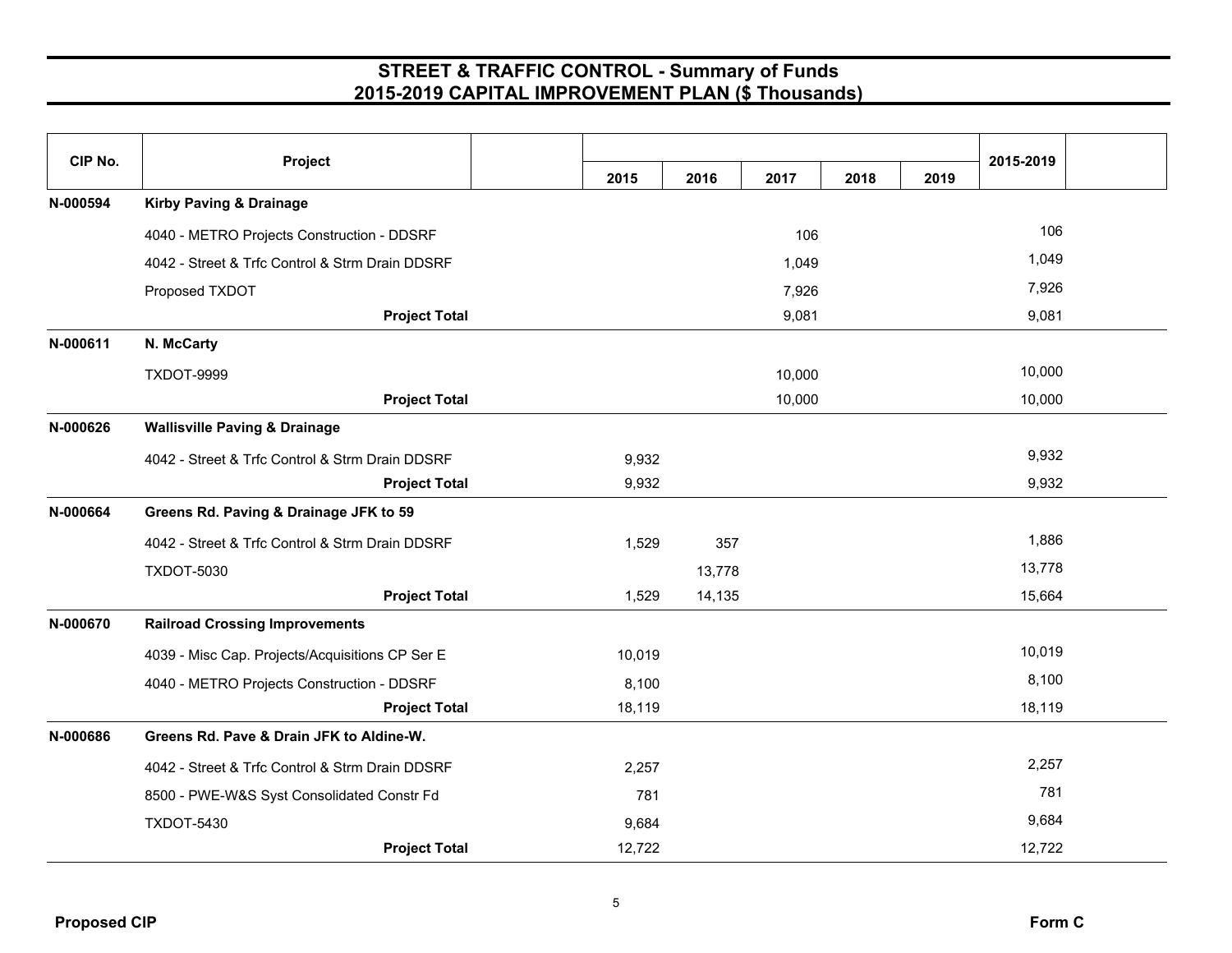| CIP No.  | Project                                         |        |       |      |      |      | 2015-2019 |
|----------|-------------------------------------------------|--------|-------|------|------|------|-----------|
| N-000704 | <b>Hollister Road Paving &amp; Drainage</b>     | 2015   | 2016  | 2017 | 2018 | 2019 |           |
|          |                                                 |        |       |      |      |      |           |
|          | 4040 - METRO Projects Construction - DDSRF      |        | 1,365 |      |      |      | 1,365     |
|          | 4042 - Street & Trfc Control & Strm Drain DDSRF |        | 640   |      |      |      | 640       |
|          | <b>Project Total</b>                            |        | 2,005 |      |      |      | 2,005     |
| N-000751 | West Alabama Paving & Drainage                  |        |       |      |      |      |           |
|          | 4040 - METRO Projects Construction - DDSRF      |        | 3,877 |      |      |      | 3,877     |
|          | 4042 - Street & Trfc Control & Strm Drain DDSRF | 321    | 1,972 |      |      |      | 2,293     |
|          | <b>Project Total</b>                            | 321    | 5,849 |      |      |      | 6,170     |
| N-000784 | <b>Buffalo Speedway Paving &amp; Drainage</b>   |        |       |      |      |      |           |
|          | 4040 - METRO Projects Construction - DDSRF      | 255    | 1,697 |      |      |      | 1,952     |
|          | <b>TXDOT-5430</b>                               |        | 4,000 |      |      |      | 4,000     |
|          | <b>Project Total</b>                            | 255    | 5,697 |      |      |      | 5,952     |
| N-000798 | <b>Memorial Drive Paving &amp; Drainage</b>     |        |       |      |      |      |           |
|          | 4042 - Street & Trfc Control & Strm Drain DDSRF | 3,136  |       |      |      |      | 3,136     |
|          | 8500 - PWE-W&S Syst Consolidated Constr Fd      | 1,983  |       |      |      |      | 1,983     |
|          | <b>TXDOT-5430</b>                               | 13,000 |       |      |      |      | 13,000    |
|          | <b>Project Total</b>                            | 18,119 |       |      |      |      | 18,119    |
| N-000801 | <b>Martin Luther King Paving &amp; Drainage</b> |        |       |      |      |      |           |
|          | 4040 - METRO Projects Construction - DDSRF      | 8,101  |       |      |      |      | 8,101     |
|          | 4042 - Street & Trfc Control & Strm Drain DDSRF | 3,342  |       |      |      |      | 3,342     |
|          | 8500 - PWE-W&S Syst Consolidated Constr Fd      | 807    |       |      |      |      | 807       |
|          | <b>Project Total</b>                            | 12,250 |       |      |      |      | 12,250    |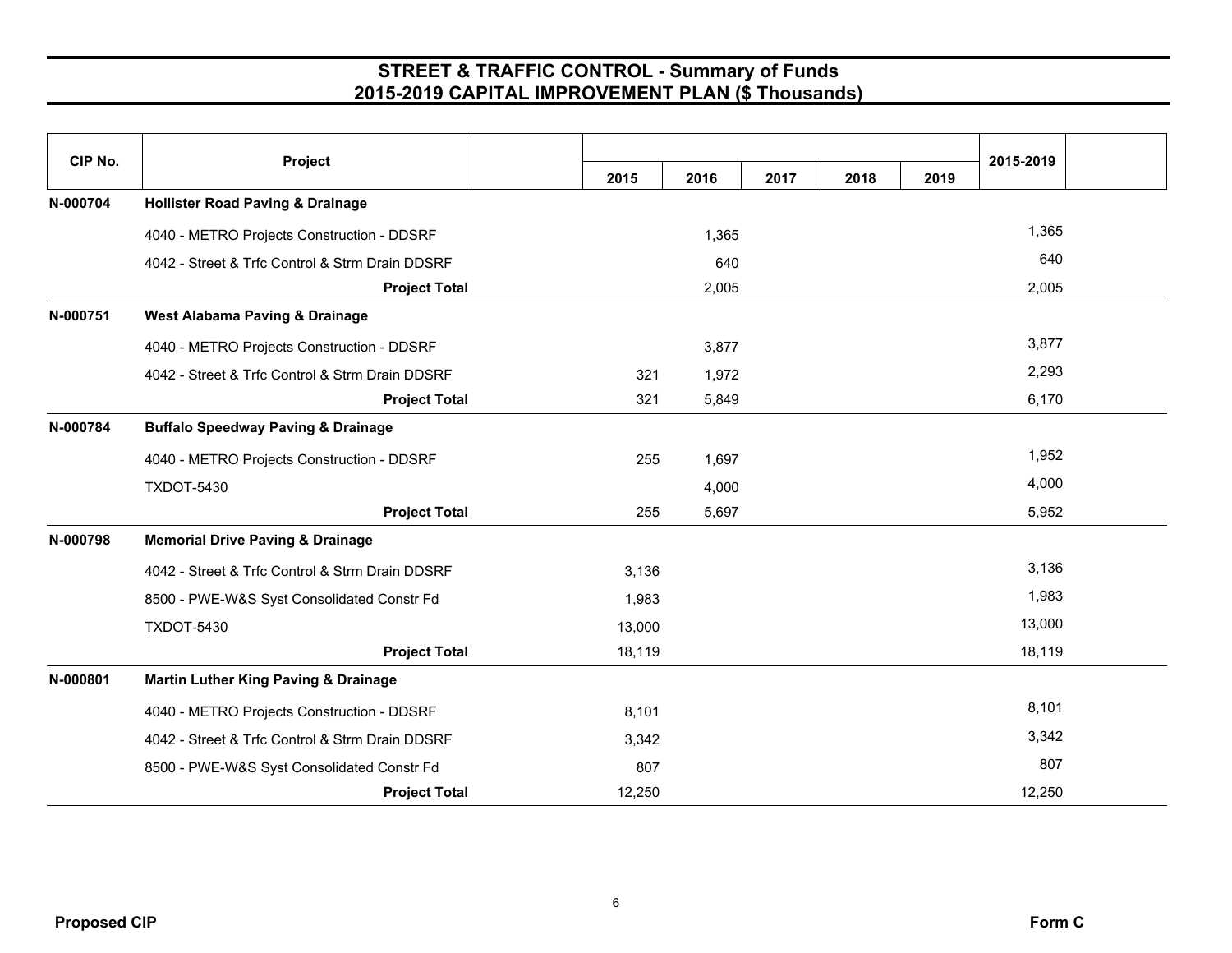| CIP No.  | Project                                         |        |       |       |      |      | 2015-2019 |
|----------|-------------------------------------------------|--------|-------|-------|------|------|-----------|
|          |                                                 | 2015   | 2016  | 2017  | 2018 | 2019 |           |
| N-000806 | <b>Almeda Rd Paving &amp; Drainage</b>          |        |       |       |      |      |           |
|          | 2425 - Woodlands Regional Participation         | 2,057  |       |       |      |      | 2,057     |
|          | 4040 - METRO Projects Construction - DDSRF      |        | 338   |       |      |      | 338       |
|          | 4042 - Street & Trfc Control & Strm Drain DDSRF | 2,125  | 618   |       |      |      | 2,743     |
|          | 8500 - PWE-W&S Syst Consolidated Constr Fd      | 388    |       |       |      |      | 388       |
|          | Harris Ct FCD                                   |        | 3,855 |       |      |      | 3,855     |
|          | <b>TXDOT-5430</b>                               | 8,160  |       |       |      |      | 8,160     |
|          | <b>Project Total</b>                            | 12,730 | 4,811 |       |      |      | 17,541    |
| N-000809 | <b>Gessner Road Paving &amp; Drainage</b>       |        |       |       |      |      |           |
|          | 4040 - METRO Projects Construction - DDSRF      |        | 7,452 |       |      |      | 7,452     |
|          | 4042 - Street & Trfc Control & Strm Drain DDSRF | 611    | 2,024 |       |      |      | 2,635     |
|          | <b>Project Total</b>                            | 611    | 9,476 |       |      |      | 10,087    |
| N-000811 | <b>Watonga Paving &amp; Drainage</b>            |        |       |       |      |      |           |
|          | 4040 - METRO Projects Construction - DDSRF      |        | 260   | 5,369 |      |      | 5,629     |
|          | 4042 - Street & Trfc Control & Strm Drain DDSRF |        |       | 1,183 |      |      | 1,183     |
|          | <b>Project Total</b>                            |        | 260   | 6,552 |      |      | 6,812     |
| N-000812 | <b>Silber Paving and Drainage</b>               |        |       |       |      |      |           |
|          | 4040 - METRO Projects Construction - DDSRF      |        | 2,348 |       |      |      | 2,348     |
|          | 4042 - Street & Trfc Control & Strm Drain DDSRF | 357    | 1,669 |       |      |      | 2,026     |
|          | <b>Project Total</b>                            | 357    | 4,017 |       |      |      | 4,374     |
| N-000813 | Laura Koppe Paving & Drainage                   |        |       |       |      |      |           |
|          | 4040 - METRO Projects Construction - DDSRF      |        | 5,781 |       |      |      | 5,781     |
|          | 4042 - Street & Trfc Control & Strm Drain DDSRF | 510    | 2,477 |       |      |      | 2,987     |
|          | <b>Project Total</b>                            | 510    | 8,258 |       |      |      | 8,768     |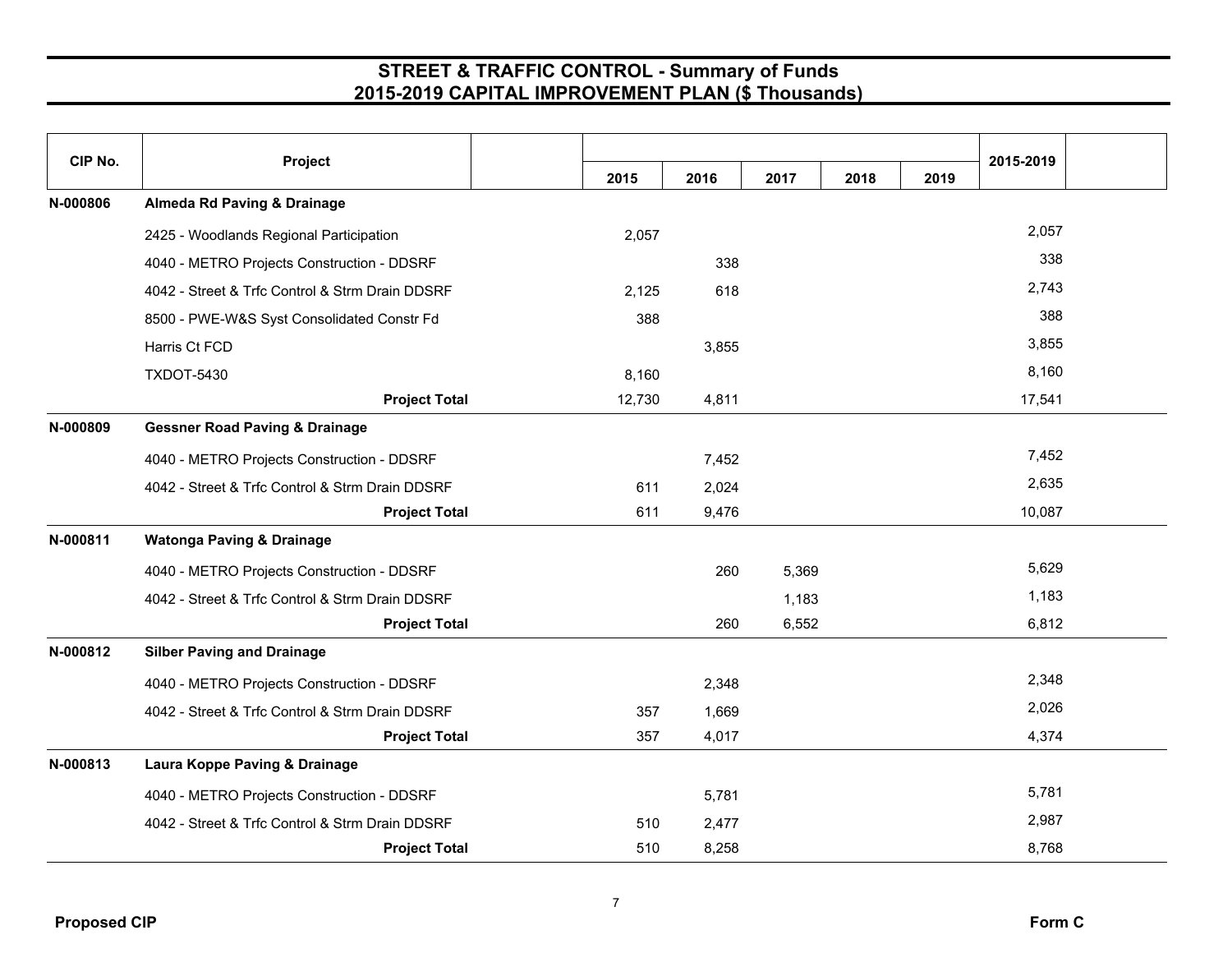| CIP No.  | Project                                          | 2015  | 2016 | 2017   | 2018 | 2019 | 2015-2019 |  |
|----------|--------------------------------------------------|-------|------|--------|------|------|-----------|--|
| N-000815 | <b>Westpark Paving &amp; Drainage</b>            |       |      |        |      |      |           |  |
|          | 4040 - METRO Projects Construction - DDSRF       |       |      | 987    |      |      | 987       |  |
|          | 4042 - Street & Trfc Control & Strm Drain DDSRF  |       |      | 1,602  |      |      | 1,602     |  |
|          | Proposed TXDOT                                   |       |      | 8,147  |      |      | 8,147     |  |
|          | <b>Project Total</b>                             |       |      | 10,736 |      |      | 10,736    |  |
| N-000821 | Ft. Bend Pky Frontage Roads and Court Rd         |       |      |        |      |      |           |  |
|          | 4040 - METRO Projects Construction - DDSRF       | 2,649 |      |        |      |      | 2,649     |  |
|          | 4042 - Street & Trfc Control & Strm Drain DDSRF  | 1,019 |      |        |      |      | 1,019     |  |
|          | Ft Bend Participate                              | 3,600 |      |        |      |      | 3,600     |  |
|          | <b>Project Total</b>                             | 7,268 |      |        |      |      | 7,268     |  |
| N-100001 | Dunlavy: West Main to Richmond                   |       |      |        |      |      |           |  |
|          | 4040 - METRO Projects Construction - DDSRF       |       |      | 772    |      |      | 772       |  |
|          | 4042 - Street & Trfc Control & Strm Drain DDSRF  |       |      | 338    |      |      | 338       |  |
|          | 8500 - PWE-W&S Syst Consolidated Constr Fd       |       |      | 63     |      |      | 63        |  |
|          | <b>Project Total</b>                             |       |      | 1,173  |      |      | 1,173     |  |
| N-100002 | TC Jester: Washington to I 10                    |       |      |        |      |      |           |  |
|          | 4040 - METRO Projects Construction - DDSRF       |       |      | 1,729  |      |      | 1,729     |  |
|          | 4042 - Street & Trfc Control & Strm Drain DDSRF  |       |      | 512    |      |      | 512       |  |
|          | 8500 - PWE-W&S Syst Consolidated Constr Fd       |       |      | 458    |      |      | 458       |  |
|          | <b>Project Total</b>                             |       |      | 2,699  |      |      | 2,699     |  |
| N-100003 | <b>Shepherd and Durham Paving &amp; Drainage</b> |       |      |        |      |      |           |  |
|          | 4040 - METRO Projects Construction - DDSRF       |       |      | 6,763  |      |      | 6,763     |  |
|          | 4042 - Street & Trfc Control & Strm Drain DDSRF  |       |      | 2,567  |      |      | 2,567     |  |
|          | 8500 - PWE-W&S Syst Consolidated Constr Fd       |       |      | 99     |      |      | 99        |  |
|          | <b>Project Total</b>                             |       |      | 9,429  |      |      | 9,429     |  |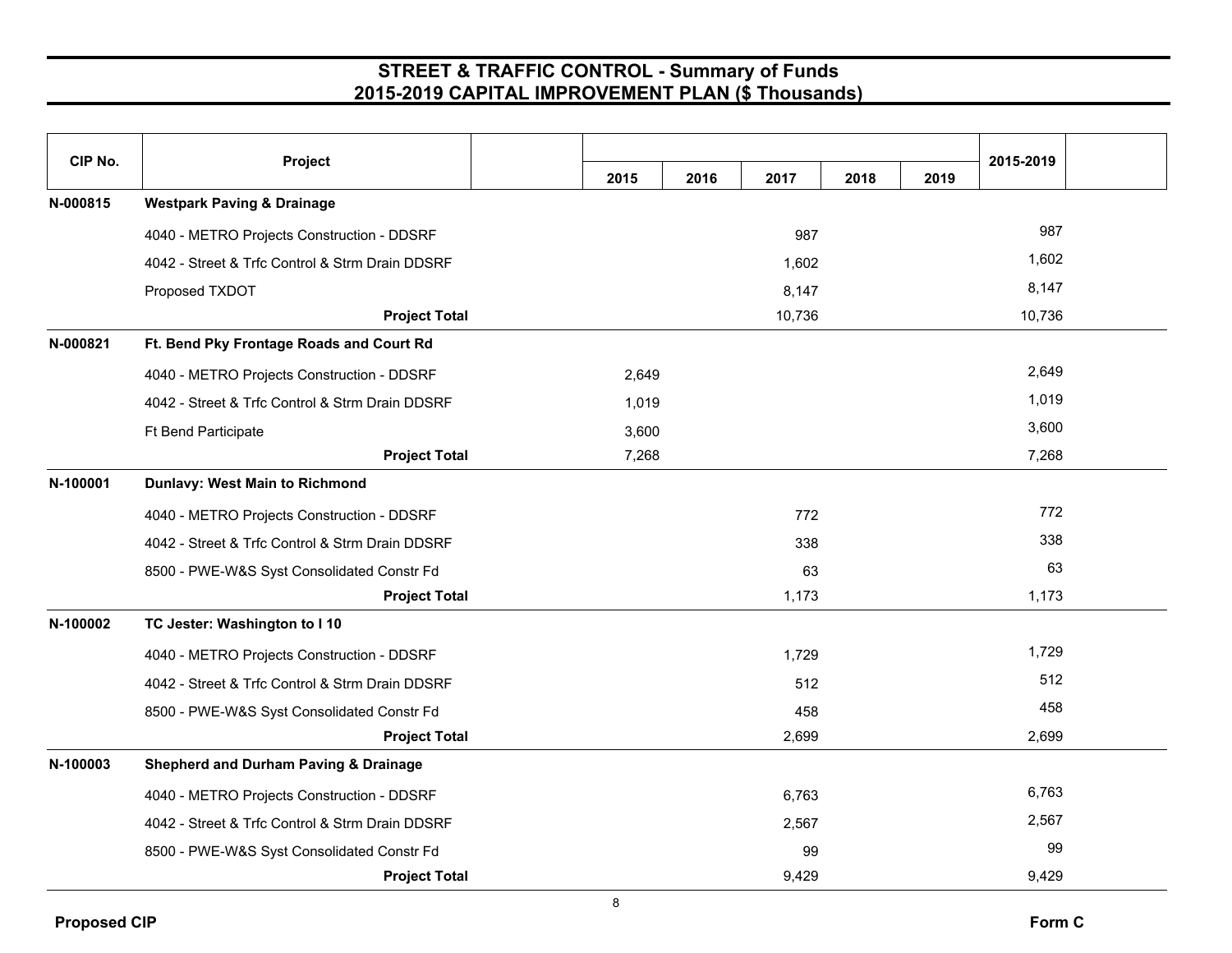| CIP No.  | Project                                         | 2015 | 2016 | 2017  | 2018  | 2019 | 2015-2019 |  |
|----------|-------------------------------------------------|------|------|-------|-------|------|-----------|--|
| N-100004 | <b>Greenbriar Street Paving &amp; Drainage</b>  |      |      |       |       |      |           |  |
|          | 4040 - METRO Projects Construction - DDSRF      |      |      | 2,670 |       |      | 2,670     |  |
|          | 4042 - Street & Trfc Control & Strm Drain DDSRF |      | 623  | 889   |       |      | 1,512     |  |
|          | 8500 - PWE-W&S Syst Consolidated Constr Fd      |      |      | 1,678 |       |      | 1,678     |  |
|          | <b>Project Total</b>                            |      | 623  | 5,237 |       |      | 5,860     |  |
| N-100005 | <b>Houston Avenue Paving &amp; Drainage</b>     |      |      |       |       |      |           |  |
|          | 4040 - METRO Projects Construction - DDSRF      |      |      | 2,104 |       |      | 2,104     |  |
|          | 4042 - Street & Trfc Control & Strm Drain DDSRF |      |      | 23    |       |      | 23        |  |
|          | <b>Project Total</b>                            |      |      | 2,127 |       |      | 2,127     |  |
| N-100006 | <b>University Blvd Paving &amp; Drainage</b>    |      |      |       |       |      |           |  |
|          | 4040 - METRO Projects Construction - DDSRF      | 654  |      |       | 4,281 |      | 4,935     |  |
|          | 4042 - Street & Trfc Control & Strm Drain DDSRF |      | 227  |       | 1,329 |      | 1,556     |  |
|          | <b>Project Total</b>                            | 654  | 227  |       | 5,610 |      | 6,491     |  |
| N-100007 | TC Jester: Timbergrove to I-10                  |      |      |       |       |      |           |  |
|          | 4040 - METRO Projects Construction - DDSRF      | 400  |      |       | 2,486 |      | 2,886     |  |
|          | 4042 - Street & Trfc Control & Strm Drain DDSRF |      |      |       | 892   |      | 892       |  |
|          | <b>Project Total</b>                            | 400  |      |       | 3,378 |      | 3,778     |  |
| N-100008 | <b>Fondren Road Paving &amp; Drainage</b>       |      |      |       |       |      |           |  |
|          | 4040 - METRO Projects Construction - DDSRF      | 633  |      |       | 4,417 |      | 5,050     |  |
|          | 4042 - Street & Trfc Control & Strm Drain DDSRF |      |      |       | 480   |      | 480       |  |
|          | <b>Project Total</b>                            | 633  |      |       | 4,897 |      | 5,530     |  |
| N-100009 | <b>Antoine Drive Paving &amp; Drainage</b>      |      |      |       |       |      |           |  |
|          | 4040 - METRO Projects Construction - DDSRF      | 380  |      |       | 3,363 |      | 3,743     |  |
|          | 4042 - Street & Trfc Control & Strm Drain DDSRF |      |      | 168   | 280   |      | 448       |  |
|          | <b>Project Total</b>                            | 380  |      | 168   | 3,643 |      | 4,191     |  |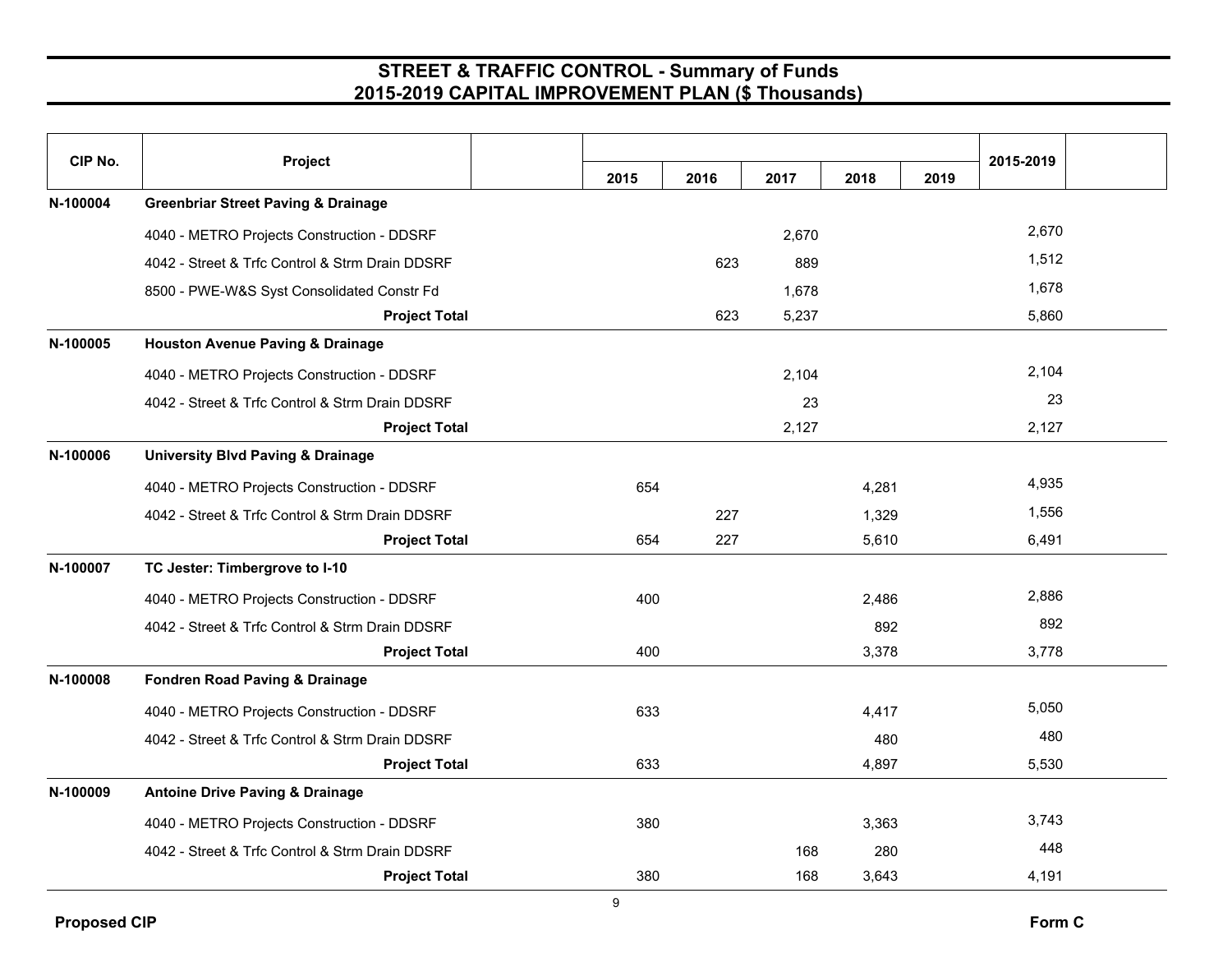| CIP No.  | Project                                         |       |       |       |        |      | 2015-2019 |  |
|----------|-------------------------------------------------|-------|-------|-------|--------|------|-----------|--|
|          |                                                 | 2015  | 2016  | 2017  | 2018   | 2019 |           |  |
| N-100010 | <b>Dunlavy: West Gray to Dallas</b>             |       |       |       |        |      |           |  |
|          | 4040 - METRO Projects Construction - DDSRF      | 252   |       |       | 1,658  |      | 1,910     |  |
|          | 4042 - Street & Trfc Control & Strm Drain DDSRF |       |       | 2,500 | 404    |      | 2,904     |  |
|          | <b>Project Total</b>                            | 252   |       | 2,500 | 2,062  |      | 4,814     |  |
| N-100011 | <b>Kingwood Drive Paving &amp; Drainage</b>     |       |       |       |        |      |           |  |
|          | 4040 - METRO Projects Construction - DDSRF      |       | 1,214 |       |        |      | 1,214     |  |
|          | 4042 - Street & Trfc Control & Strm Drain DDSRF |       |       |       | 2,720  |      | 2,720     |  |
|          | Proposed TXDOT                                  |       |       |       | 10,878 |      | 10,878    |  |
|          | <b>Project Total</b>                            |       | 1,214 |       | 13,598 |      | 14,812    |  |
| N-100012 | <b>Hlilcroft Avenue Paving &amp; Drainage</b>   |       |       |       |        |      |           |  |
|          | 4040 - METRO Projects Construction - DDSRF      | 520   |       |       | 2,533  |      | 3,053     |  |
|          | 4042 - Street & Trfc Control & Strm Drain DDSRF |       |       |       | 1,718  |      | 1,718     |  |
|          | <b>Project Total</b>                            | 520   |       |       | 4,251  |      | 4,771     |  |
| N-100013 | <b>Broadway Street Paving &amp; Drainage</b>    |       |       |       |        |      |           |  |
|          | 4040 - METRO Projects Construction - DDSRF      | 1,058 |       |       | 9,104  |      | 10,162    |  |
|          | 4042 - Street & Trfc Control & Strm Drain DDSRF |       |       |       | 1,439  |      | 1,439     |  |
|          | <b>Project Total</b>                            | 1,058 |       |       | 10,543 |      | 11,601    |  |
| N-100017 | <b>Gessner Street Paving and Drainage</b>       |       |       |       |        |      |           |  |
|          | 4040 - METRO Projects Construction - DDSRF      | 1,553 |       |       | 8,432  |      | 9,985     |  |
|          | 4042 - Street & Trfc Control & Strm Drain DDSRF |       |       | 406   | 5,141  |      | 5,547     |  |
|          | <b>Project Total</b>                            | 1,553 |       | 406   | 13,573 |      | 15,532    |  |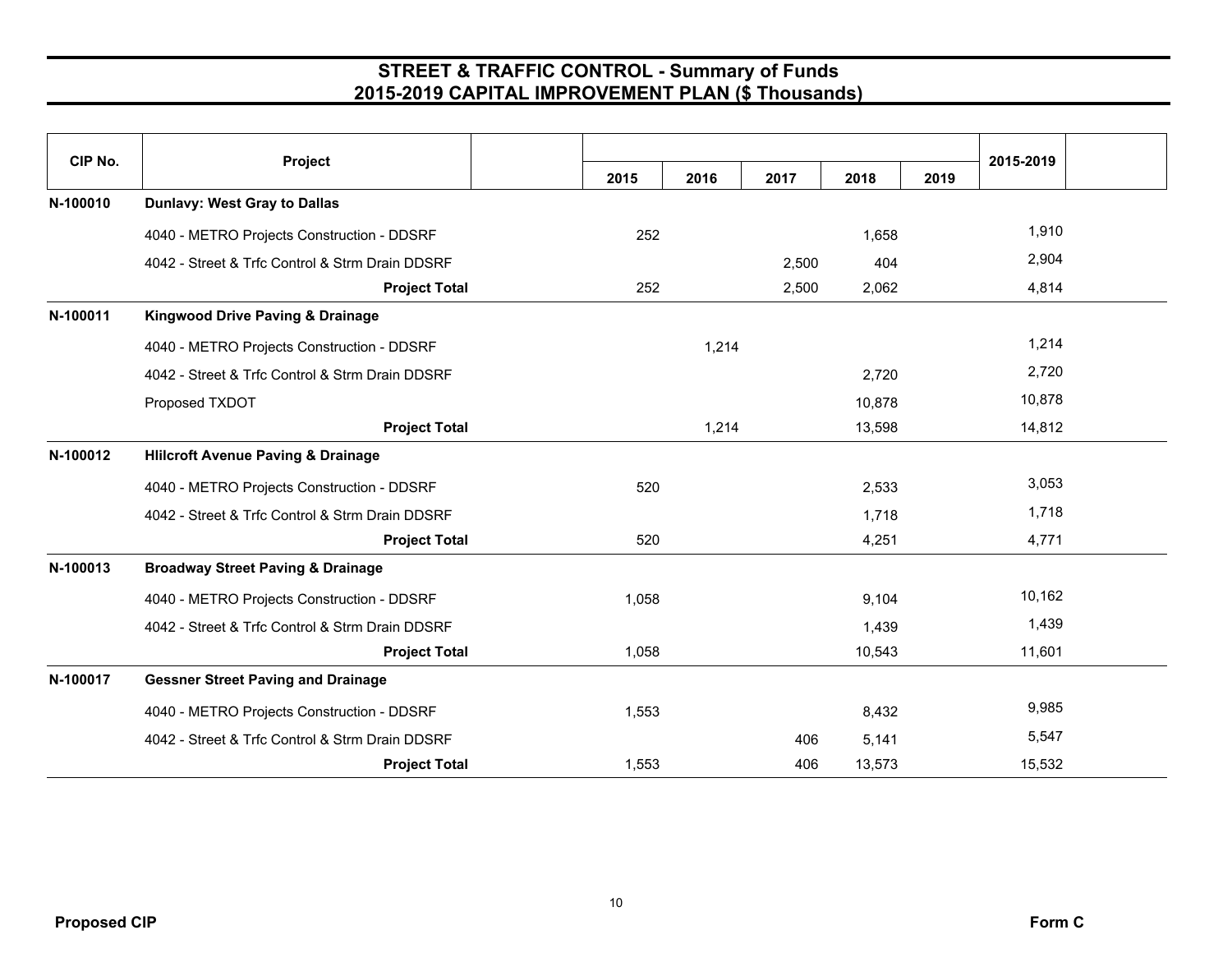| CIP No.  | Project                                         | 2015  | 2016  | 2017 | 2018   | 2019   | 2015-2019 |  |
|----------|-------------------------------------------------|-------|-------|------|--------|--------|-----------|--|
| N-100020 | <b>West Alabama Paving and Drainage</b>         |       |       |      |        |        |           |  |
|          |                                                 |       |       |      |        |        | 1,714     |  |
|          | 4040 - METRO Projects Construction - DDSRF      | 1,548 |       |      | 166    |        |           |  |
|          | 4042 - Street & Trfc Control & Strm Drain DDSRF |       |       | 485  | 1,829  |        | 2,314     |  |
|          | Proposed TXDOT                                  |       |       |      | 8,822  |        | 8,822     |  |
|          | <b>Project Total</b>                            | 1,548 |       | 485  | 10,817 |        | 12,850    |  |
| N-100021 | <b>Fondren Paving and Drainage</b>              |       |       |      |        |        |           |  |
|          | 4040 - METRO Projects Construction - DDSRF      | 1,485 |       |      | 10,758 |        | 12,243    |  |
|          | 4042 - Street & Trfc Control & Strm Drain DDSRF |       |       |      | 1,657  |        | 1,657     |  |
|          | <b>Project Total</b>                            | 1,485 |       |      | 12,415 |        | 13,900    |  |
| N-100022 | <b>W Bellfort Paving and Drainage</b>           |       |       |      |        |        |           |  |
|          | 4040 - METRO Projects Construction - DDSRF      |       | 1,559 |      |        | 7,883  | 9,442     |  |
|          | 4042 - Street & Trfc Control & Strm Drain DDSRF |       |       |      |        | 3,987  | 3,987     |  |
|          | <b>Project Total</b>                            |       | 1,559 |      |        | 11,870 | 13,429    |  |
| N-100023 | Dairy Ashford Paving and Drainage               |       |       |      |        |        |           |  |
|          | 4040 - METRO Projects Construction - DDSRF      |       | 1,056 |      |        |        | 1,056     |  |
|          | 4042 - Street & Trfc Control & Strm Drain DDSRF |       |       |      |        | 1,661  | 1,661     |  |
|          | Proposed TXDOT                                  |       |       |      |        | 6,646  | 6,646     |  |
|          | <b>Project Total</b>                            |       | 1,056 |      |        | 8,307  | 9,363     |  |
| N-100024 | <b>Hirsch Paving and Drainage</b>               |       |       |      |        |        |           |  |
|          | 4040 - METRO Projects Construction - DDSRF      | 568   |       |      | 2,765  |        | 3,333     |  |
|          | 4042 - Street & Trfc Control & Strm Drain DDSRF |       |       | 274  | 205    |        | 479       |  |
|          | <b>Project Total</b>                            | 568   |       | 274  | 2,970  |        | 3,812     |  |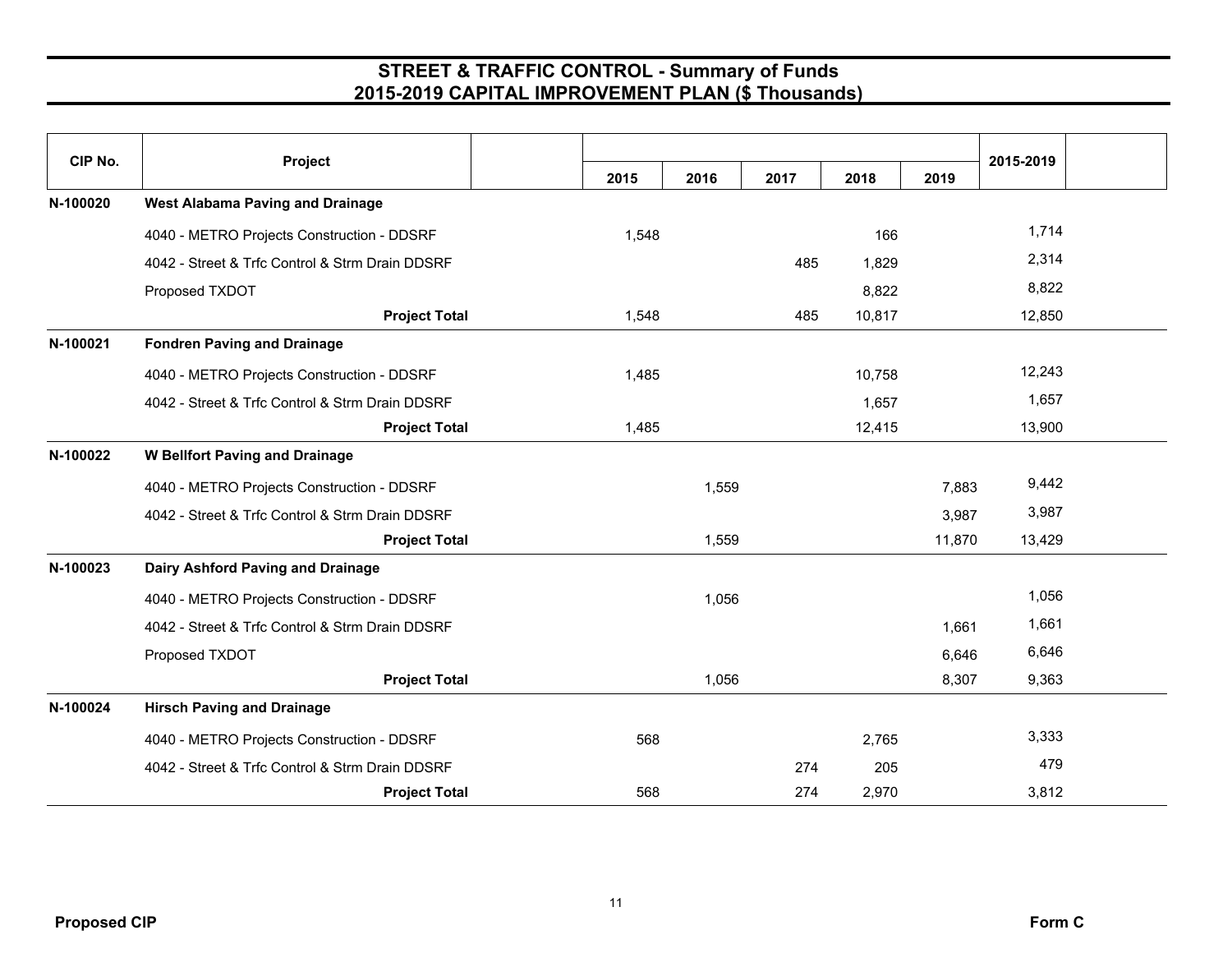| CIP No.  |                                                 |       |       |      |        |        |           |  |
|----------|-------------------------------------------------|-------|-------|------|--------|--------|-----------|--|
|          | Project                                         | 2015  | 2016  | 2017 | 2018   | 2019   | 2015-2019 |  |
| N-100025 | W. Fuqua Paving and Drainage                    |       |       |      |        |        |           |  |
|          | 4040 - METRO Projects Construction - DDSRF      |       |       |      |        | 8,703  | 8,703     |  |
|          | 4042 - Street & Trfc Control & Strm Drain DDSRF |       |       |      |        | 4,137  | 4,137     |  |
|          | <b>Ft Bend Participate</b>                      | 1,608 |       |      |        | 692    | 2,300     |  |
|          | <b>Project Total</b>                            | 1,608 |       |      |        | 13,532 | 15,140    |  |
| N-100027 | S. Lockwood Paving and Drainage                 |       |       |      |        |        |           |  |
|          | 4040 - METRO Projects Construction - DDSRF      |       | 891   |      |        | 6,288  | 7,179     |  |
|          | 4042 - Street & Trfc Control & Strm Drain DDSRF |       |       |      |        | 1,567  | 1,567     |  |
|          | 8500 - PWE-W&S Syst Consolidated Constr Fd      |       |       |      |        | 1,285  | 1,285     |  |
|          | <b>Project Total</b>                            |       | 891   |      |        | 9,140  | 10,031    |  |
| N-100028 | <b>Lorraine Paving and Drainage</b>             |       |       |      |        |        |           |  |
|          | 4040 - METRO Projects Construction - DDSRF      |       | 2,403 |      |        | 10,371 | 12,774    |  |
|          | 4042 - Street & Trfc Control & Strm Drain DDSRF |       |       |      |        | 10,837 | 10,837    |  |
|          | <b>Project Total</b>                            |       | 2,403 |      |        | 21,208 | 23,611    |  |
| N-100029 | <b>Kirkwood Paving and Drainage</b>             |       |       |      |        |        |           |  |
|          | 4040 - METRO Projects Construction - DDSRF      | 1,270 |       |      | 4,398  |        | 5,668     |  |
|          | 4042 - Street & Trfc Control & Strm Drain DDSRF |       |       |      | 6,561  |        | 6,561     |  |
|          | <b>Project Total</b>                            | 1,270 |       |      | 10,959 |        | 12,229    |  |
| N-140001 | <b>Market Street Bridge</b>                     |       |       |      |        |        |           |  |
|          | 8500 - PWE-W&S Syst Consolidated Constr Fd      |       | 150   |      |        |        | 150       |  |
|          | TXDOT-9999                                      |       | 2,000 |      |        |        | 2,000     |  |
|          | <b>Project Total</b>                            |       | 2,150 |      |        |        | 2,150     |  |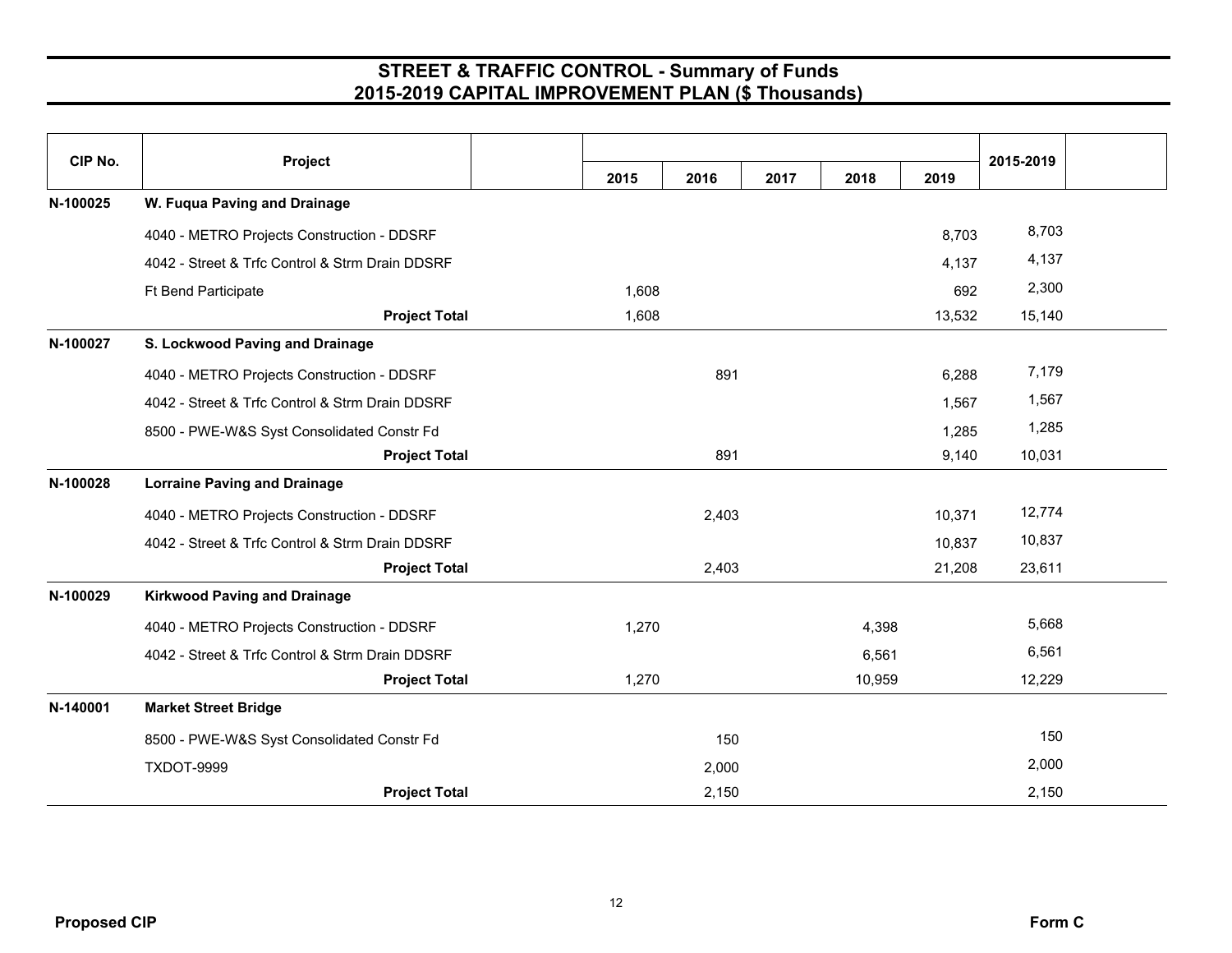| CIP No.  | Project                                         |      |       |        |      |      |           |  |
|----------|-------------------------------------------------|------|-------|--------|------|------|-----------|--|
|          |                                                 | 2015 | 2016  | 2017   | 2018 | 2019 | 2015-2019 |  |
| N-140002 | <b>Hollister Street Bridge</b>                  |      |       |        |      |      |           |  |
|          | 8500 - PWE-W&S Syst Consolidated Constr Fd      |      | 30    |        |      |      | 30        |  |
|          | <b>TXDOT-9999</b>                               |      | 500   |        |      |      | 500       |  |
|          | <b>Project Total</b>                            |      | 530   |        |      |      | 530       |  |
| N-140003 | <b>Yale Street Bridge</b>                       |      |       |        |      |      |           |  |
|          | 8500 - PWE-W&S Syst Consolidated Constr Fd      |      |       | 1,400  |      |      | 1,400     |  |
|          | Harris Ct FCD                                   |      |       | 2,000  |      |      | 2,000     |  |
|          | <b>Project Total</b>                            |      |       | 3,400  |      |      | 3,400     |  |
| N-140004 | <b>Windfern Road Bridge</b>                     |      |       |        |      |      |           |  |
|          | 8500 - PWE-W&S Syst Consolidated Constr Fd      |      | 50    |        |      |      | 50        |  |
|          | TXDOT-9999                                      |      | 500   |        |      |      | 500       |  |
|          | <b>Project Total</b>                            |      | 550   |        |      |      | 550       |  |
| N-140005 | <b>Calhoun Bridge</b>                           |      |       |        |      |      |           |  |
|          | 8500 - PWE-W&S Syst Consolidated Constr Fd      |      | 75    |        |      |      | 75        |  |
|          | <b>TXDOT-9999</b>                               |      | 3,000 |        |      |      | 3,000     |  |
|          | <b>Project Total</b>                            |      | 3,075 |        |      |      | 3,075     |  |
| N-210001 | Houston Heights, John Brasher, Memorial         |      |       |        |      |      |           |  |
|          | 4042 - Street & Trfc Control & Strm Drain DDSRF | 510  |       | 3,860  |      |      | 4,370     |  |
|          | 8500 - PWE-W&S Syst Consolidated Constr Fd      |      |       | 4,481  |      |      | 4,481     |  |
|          | <b>Project Total</b>                            | 510  |       | 8,341  |      |      | 8,851     |  |
| N-210002 | <b>Linkwood Area</b>                            |      |       |        |      |      |           |  |
|          | 4042 - Street & Trfc Control & Strm Drain DDSRF |      |       | 8,050  |      |      | 8,050     |  |
|          | 8500 - PWE-W&S Syst Consolidated Constr Fd      |      |       | 2,997  |      |      | 2,997     |  |
|          | <b>Project Total</b>                            |      |       | 11,047 |      |      | 11,047    |  |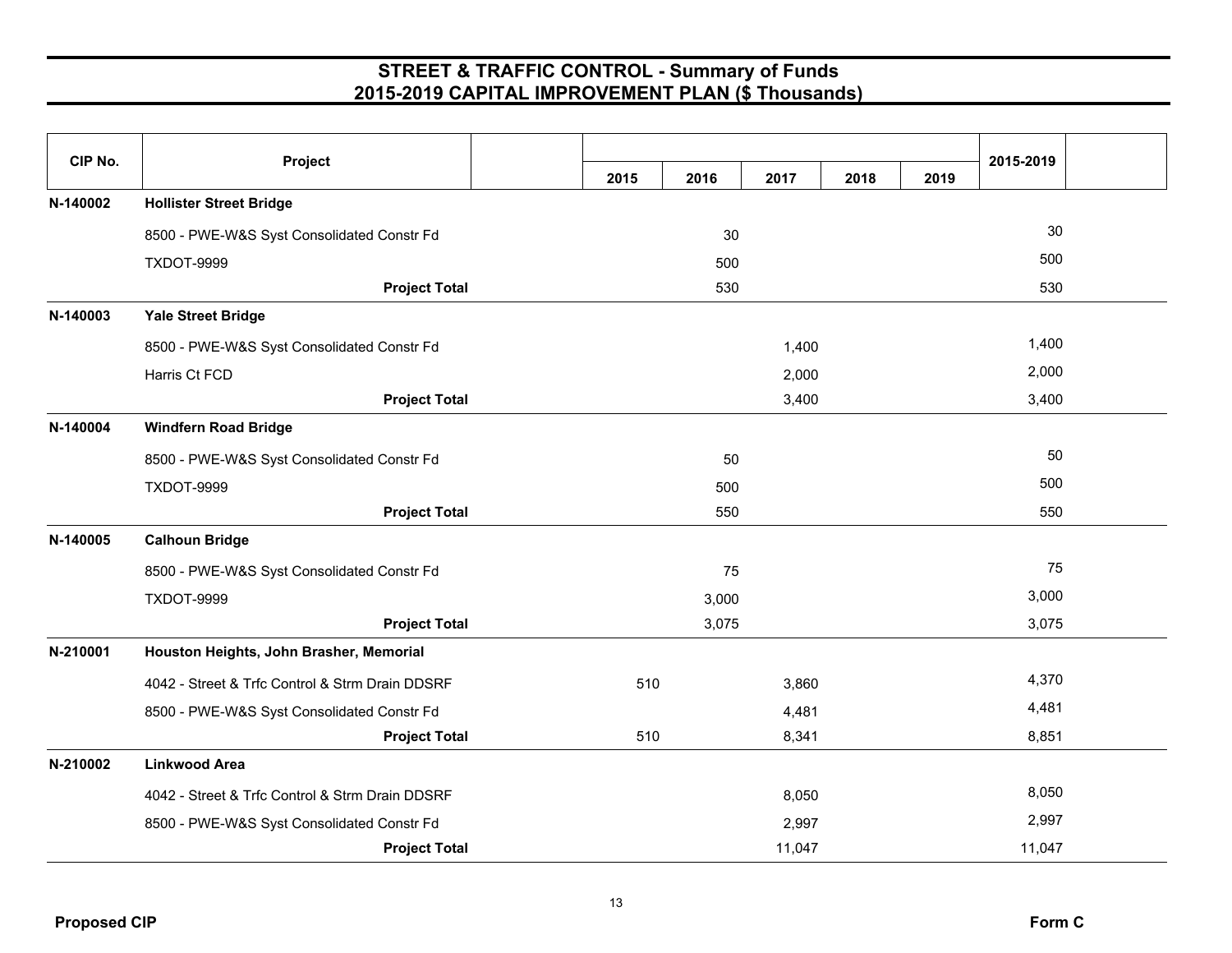| CIP No.  | Project                                             |       |       |       |       |        |           |  |
|----------|-----------------------------------------------------|-------|-------|-------|-------|--------|-----------|--|
|          |                                                     | 2015  | 2016  | 2017  | 2018  | 2019   | 2015-2019 |  |
| N-210003 | Augusta, Grant Park, & Ballard Gardens              |       |       |       |       |        |           |  |
|          | 4042 - Street & Trfc Control & Strm Drain DDSRF     |       |       | 158   | 7,013 |        | 7,171     |  |
|          | <b>Project Total</b>                                |       |       | 158   | 7,013 |        | 7,171     |  |
| N-210004 | <b>Cloverland Area</b>                              |       |       |       |       |        |           |  |
|          | 4042 - Street & Trfc Control & Strm Drain DDSRF     |       | 1,004 |       |       | 10,311 | 11,315    |  |
|          | 8500 - PWE-W&S Syst Consolidated Constr Fd          |       |       |       |       | 4,009  | 4,009     |  |
|          | <b>Project Total</b>                                |       | 1,004 |       |       | 14,320 | 15,324    |  |
| N-210005 | <b>Roseland Area</b>                                |       |       |       |       |        |           |  |
|          | 4042 - Street & Trfc Control & Strm Drain DDSRF     |       | 578   |       |       | 3,091  | 3,669     |  |
|          | 8500 - PWE-W&S Syst Consolidated Constr Fd          |       |       |       |       | 2,844  | 2,844     |  |
|          | <b>Project Total</b>                                |       | 578   |       |       | 5,935  | 6,513     |  |
| N-210006 | <b>Huntington Village Sec4 Area</b>                 |       |       |       |       |        |           |  |
|          | 4042 - Street & Trfc Control & Strm Drain DDSRF     |       | 2,257 |       |       | 11,761 | 14,018    |  |
|          | 8500 - PWE-W&S Syst Consolidated Constr Fd          |       |       |       |       | 11,412 | 11,412    |  |
|          | <b>Project Total</b>                                |       | 2,257 |       |       | 23,173 | 25,430    |  |
| N-240001 | <b>Westerland Dr Bridge At HCFCD Ditch</b>          |       |       |       |       |        |           |  |
|          | 8500 - PWE-W&S Syst Consolidated Constr Fd          |       | 100   |       |       |        | 100       |  |
|          | <b>TXDOT-9999</b>                                   |       | 500   |       |       |        | 500       |  |
|          | <b>Project Total</b>                                |       | 600   |       |       |        | 600       |  |
| N-310650 | <b>Traffic Signal Management Program/ITS</b>        |       |       |       |       |        |           |  |
|          | 4040 - METRO Projects Construction - DDSRF          | 6,624 | 6,747 | 6,877 | 7,007 | 7,144  | 34,399    |  |
|          | <b>Project Total</b>                                | 6,624 | 6,747 | 6,877 | 7,007 | 7,144  | 34,399    |  |
| N-310662 | <b>Intersection Redesign &amp; Safety Imprvmnts</b> |       |       |       |       |        |           |  |
|          | 4040 - METRO Projects Construction - DDSRF          | 1,642 | 1,672 | 1,704 | 1,737 | 1,770  | 8,525     |  |
|          | <b>Project Total</b>                                | 1,642 | 1,672 | 1,704 | 1,737 | 1,770  | 8,525     |  |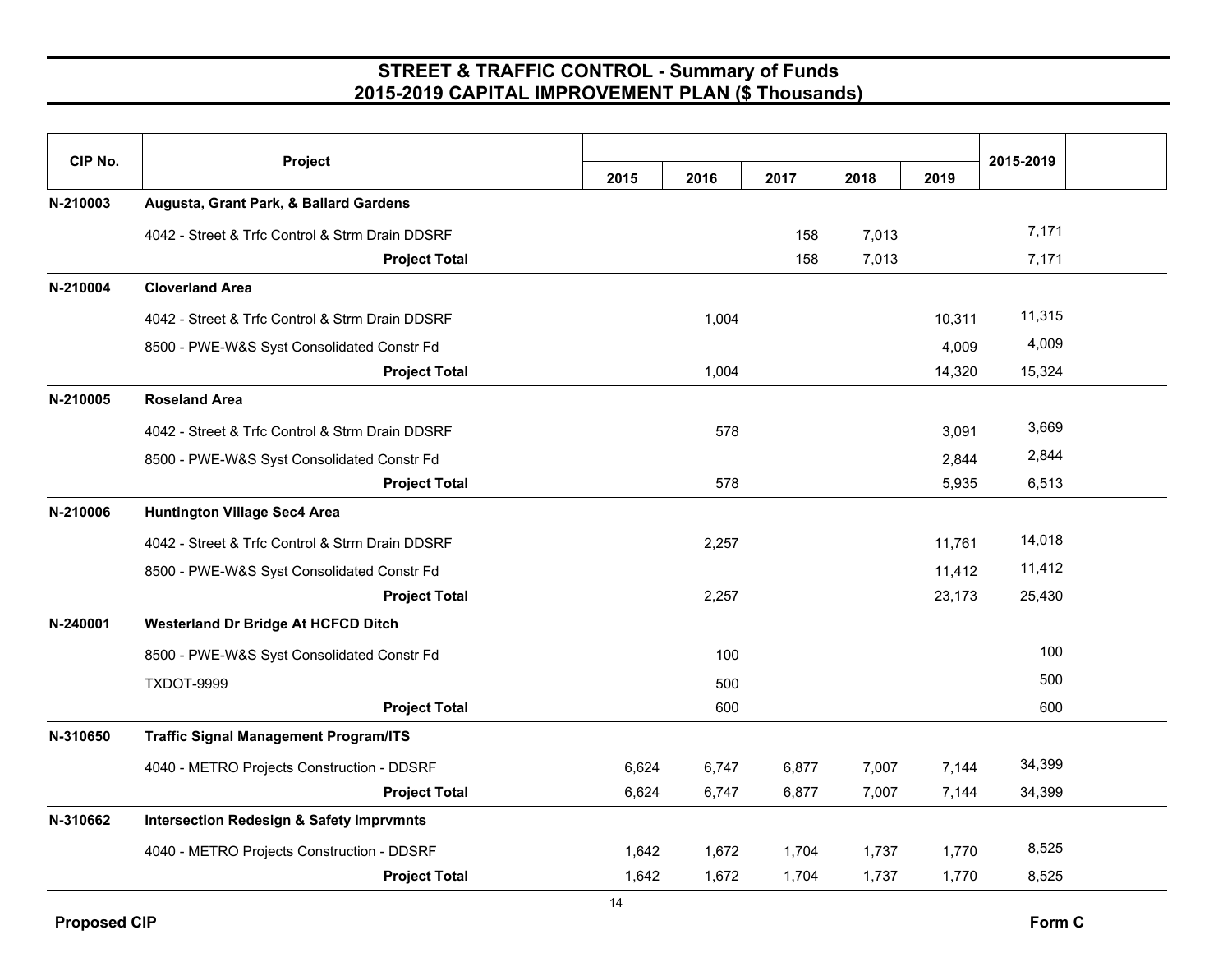| CIP No.  | Project                                         |       |       |       |       |       | 2015-2019 |  |
|----------|-------------------------------------------------|-------|-------|-------|-------|-------|-----------|--|
|          |                                                 | 2015  | 2016  | 2017  | 2018  | 2019  |           |  |
| N-320100 | Pre-Engineering for Street and Traffic          |       |       |       |       |       |           |  |
|          | 4040 - METRO Projects Construction - DDSRF      | 2,802 | 3,010 | 3,227 | 3,450 | 3,682 | 16,171    |  |
|          | 4042 - Street & Trfc Control & Strm Drain DDSRF | 1,529 | 1,661 | 1,799 | 1,940 | 2,088 | 9,017     |  |
|          | <b>Project Total</b>                            | 4,331 | 4,671 | 5,026 | 5,390 | 5,770 | 25,188    |  |
| N-320396 | <b>Misc Right of Way Preparation</b>            |       |       |       |       |       |           |  |
|          | 4040 - METRO Projects Construction - DDSRF      | 306   | 311   | 317   | 323   | 330   | 1,587     |  |
|          | <b>Project Total</b>                            | 306   | 311   | 317   | 323   | 330   | 1,587     |  |
| N-320420 | Hike & Bike trail Program                       |       |       |       |       |       |           |  |
|          | 4040A - Metro Construction - Other              | 200   |       |       |       |       | 200       |  |
|          | <b>Project Total</b>                            | 200   |       |       |       |       | 200       |  |
| N-320445 | <b>Bridge Rehabilition/Replacement</b>          |       |       |       |       |       |           |  |
|          | 4040 - METRO Projects Construction - DDSRF      | 1,081 | 1,101 | 1,122 | 1,144 | 1,166 | 5,614     |  |
|          | <b>Project Total</b>                            | 1,081 | 1,101 | 1,122 | 1,144 | 1,166 | 5,614     |  |
| N-320610 | Safe Sidewalk Program                           |       |       |       |       |       |           |  |
|          | 4040A - Metro Construction - Other              | 4,513 | 5,135 | 5,234 | 5,332 | 5,436 | 25,650    |  |
|          | <b>Project Total</b>                            | 4,513 | 5,135 | 5,234 | 5,332 | 5,436 | 25,650    |  |
| N-320660 | Neighborhood Traffic Management Program         |       |       |       |       |       |           |  |
|          | 4042 - Street & Trfc Control & Strm Drain DDSRF | 251   | 255   | 260   | 265   | 270   | 1,301     |  |
|          | <b>Project Total</b>                            | 251   | 255   | 260   | 265   | 270   | 1,301     |  |
| N-320663 | <b>Miscellaneous Land Acquistion</b>            |       |       |       |       |       |           |  |
|          | 4042 - Street & Trfc Control & Strm Drain DDSRF | 201   | 204   | 208   | 212   | 217   | 1,042     |  |
|          | <b>Project Total</b>                            | 201   | 204   | 208   | 212   | 217   | 1,042     |  |
| N-320667 | <b>Street Pavement Maint. and Management</b>    |       |       |       |       |       |           |  |
|          | 4040 - METRO Projects Construction - DDSRF      | 1,019 | 2,076 | 1,058 |       |       | 4,153     |  |
|          | <b>Project Total</b>                            | 1,019 | 2,076 | 1,058 |       |       | 4,153     |  |